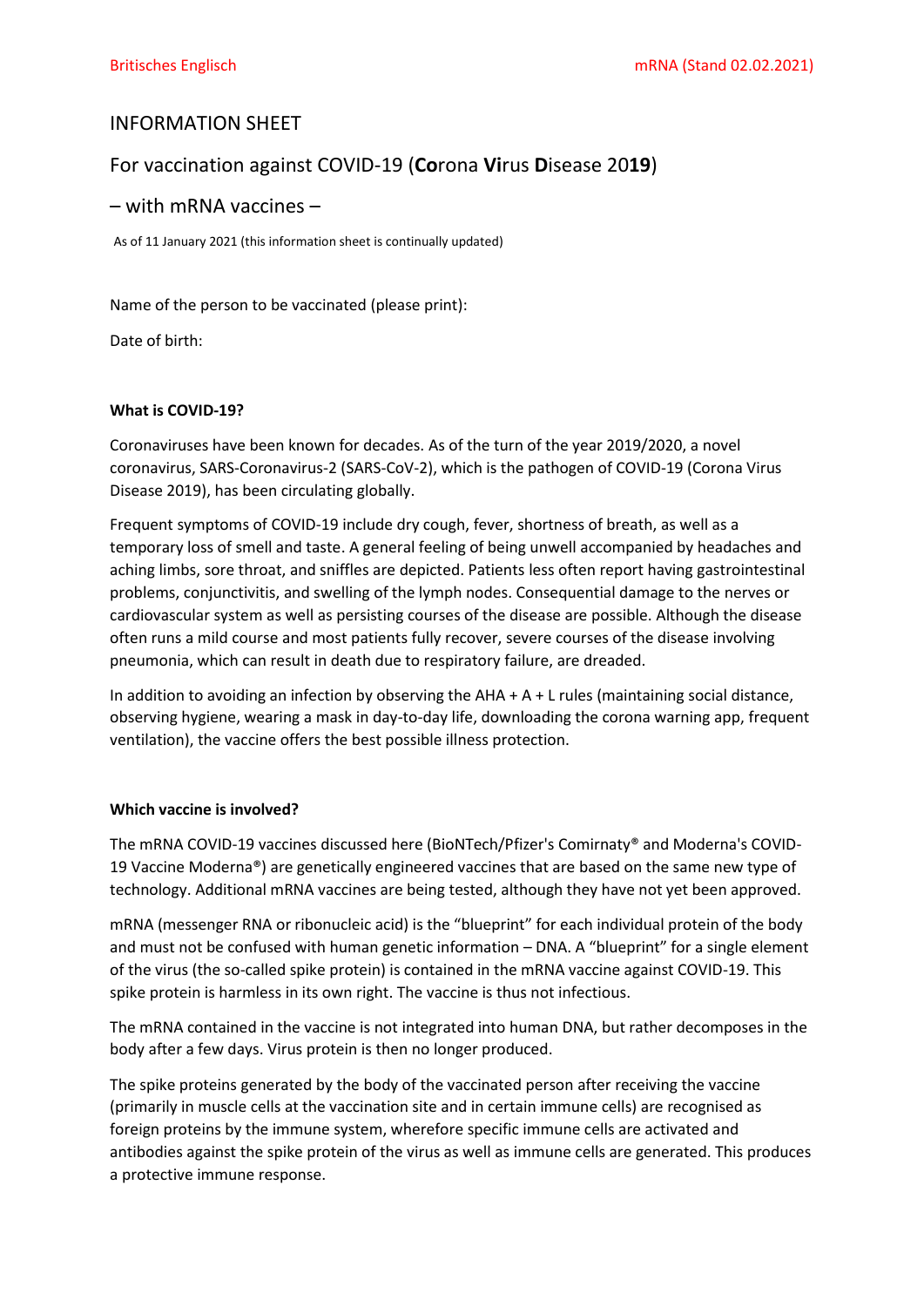# **How is the vaccine administered?**

The vaccine is injected into the upper arm muscle. For adequate immunisation, the vaccine must be administered twice. There should be at least 3 weeks (Comirnaty®) or 4 weeks (COVID-19 Vaccine Moderna®) between the 1st and 2nd vaccination. However, for both vaccines, there should be no more than 6 weeks between the two vaccinations. For the 2nd vaccination, the same vaccine from the same manufacturer must be used as for the 1st vaccination.

# **How effective is the vaccine?**

The available COVID-19 mRNA vaccines are comparable in terms of efficacy as well as potential vaccine reactions and complications.

The clinical trials seem to suggest vaccine protection beginning from the period of 7 days (Comirnaty®) or 14 days (COVID-19 Vaccine Moderna®) after the 2nd vaccination. According to the current level of knowledge, the COVID-19 mRNA vaccines provide a high efficacy rate of up to 95% (Comirnaty®) and 94% (COVID-19 Vaccine Moderna®). The study data show that the probability of becoming infected with COVID-19 was 95% or 94% lower for those vaccinated against COVID-19 than for those who were not vaccinated. This means that if a person vaccinated with a COVID-19 vaccine comes into contact with the pathogen, there is a high probability that they will not become ill. It is not yet known how long this vaccine protection lasts and whether vaccinated individuals can spread the virus. Because protection does not set in immediately after vaccination and is not present in all vaccinated persons, it is necessary to protect yourself and your environment – even despite being vaccinated – by following the safety rules (social distancing, hygiene, wearing a facemask and ventilation of rooms).

# **Who benefits in particular from the vaccine?**

COVID-19-mRNA vaccines are approved for persons 16 years and older (Comirnaty®) or 18 years and older (COVID-19 Vaccine Moderna®). However, as initially a sufficient amount of the vaccine is not available for treating everyone, persons having either a particularly high risk for a serious or fatal course of COVID-19 (e.g., older persons), those at a particularly high risk of being infected with SARS-CoV-2 due to their profession or those having contact to persons particularly threatened by COVID-19 due to their profession. This is the assessment of STIKO (Standing Committee on Immunisation at the Robert Koch Institute) in light of the prioritisation criteria developed together with the German Ethics Council and the Leopoldina.

# **Who should not be vaccinated?**

Children and adolescents under 16 years of age, for whom no vaccine is currently approved, should not be vaccinated.

Those suffering with an acute illness accompanied by a fever (38.5°C and higher) should only be vaccinated after recovery. However, a cold or slightly elevated temperature (below 38.5°C) is no reason to postpone vaccination. Those with a hypersensitivity to a substance of a vaccine should not be vaccinated – please inform the practitioner administering the vaccine if you have allergies prior to being vaccinated. Any person who had an immediate allergic reaction (anaphylaxis) after the 1st vaccination should not receive the 2nd vaccination.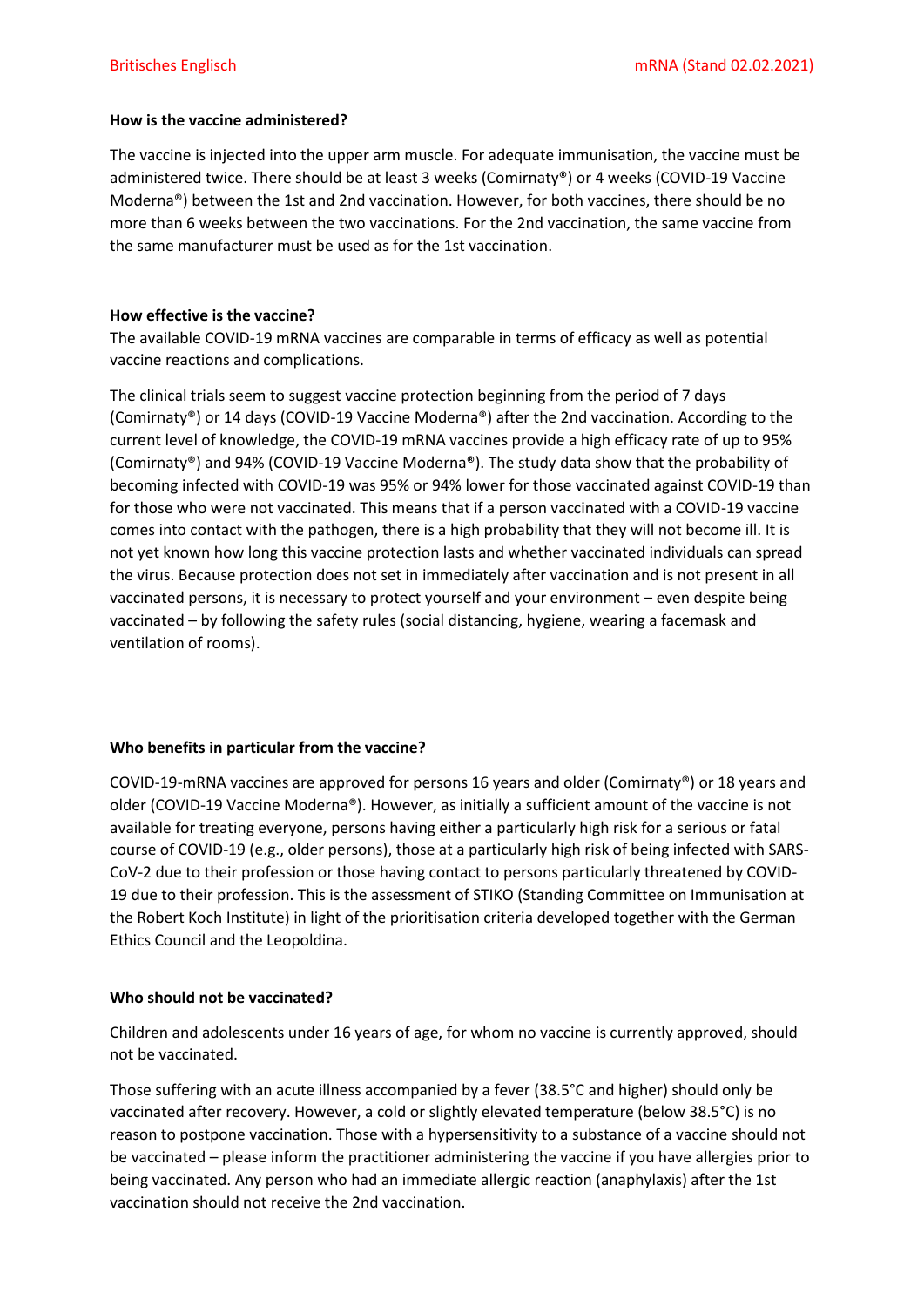Persons, in whom a past infection with the novel coronavirus was proven, are not compelled to be vaccinated for the time being. However, there is no evidence that vaccination poses a risk if one has had an infection in the past. Thus, there is no medical necessity to rule this out prior to vaccination.

No sufficient experience is yet available on the use of COVID-19 mRNA vaccines during pregnancy and breastfeeding.

STIKO does not currently recommend general vaccination during pregnancy. In individual cases, pregnant women with pre-existing conditions who are at high risk for a severe course of COVID-19 disease may be offered vaccination after a risk-benefit assessment and detailed consultation. STIKO considers it unlikely that vaccination of the mother during breastfeeding poses a risk to the infant.

## **How should I behave prior to and after receiving the vaccine?**

If you have fainted following a previous vaccination or other injection or have a tendency towards immediate allergies, please inform the practitioner administering the vaccine. He/she can then potentially observe for an extended period after vaccination.

An interval of at least 14 days from receiving other vaccines should be maintained.

You do not have to rest after receiving the vaccination.

In the event of pain or fever after the vaccination (see "What types of reactions to the vaccine may occur after receiving the vaccine?"), analgesic/antipyretic medication (e.g. paracetamol) can be taken. You can consult with your family practitioner about this.

## **What types of reactions to the vaccine may occur after receiving the vaccine?**

Following vaccination with the mRNA vaccines, local and general reactions can occur as an expression of the interaction of the body with the vaccine. These reactions occur most often within 2 days after the vaccination and rarely persist longer than 1 to 2 days.

Comirnaty®: The most frequently reported reactions to the vaccine in the previous observation period of several months were pain at the injection site (more than 80%), fatigue (more than 60%), headaches and shivering (more than 30%), joint pain (more than 20%), as well as fever and swelling of the injection site (more than 10%). Nausea and redness around the injection site occurred frequently (between 1% and 10%). Swelling of the lymph nodes, insomnia, pain in the arm or leg, discomfort, and itchiness around the injection site occurred occasionally (between 0.1 and 1%).

COVID-19 Vaccine Moderna®: The most frequently reported reactions to the vaccine during the previous mostly two-month observation period were pain at the injection site (more than 90%), fatigue (70%), headache and muscle pain (more than 60%), joint pain and shivering (more than 40%), nausea or vomiting (more than 20%), swelling of the lymph nodes in the armpits, fever, swelling and redness at the injection site (respectively more than 10%). A common rash as well as a rash and hives at the injection site were frequently (between 1% and 10%) reported. Occasionally (between 0.1% and 1%), itchiness developed at the injection site.

In older persons, most reactions are observed somewhat less often than in younger persons. The vaccination reactions are mostly pronounced to be mild or moderate and occur somewhat more frequently after the second vaccination.

#### **Are complications possible due to the vaccine?**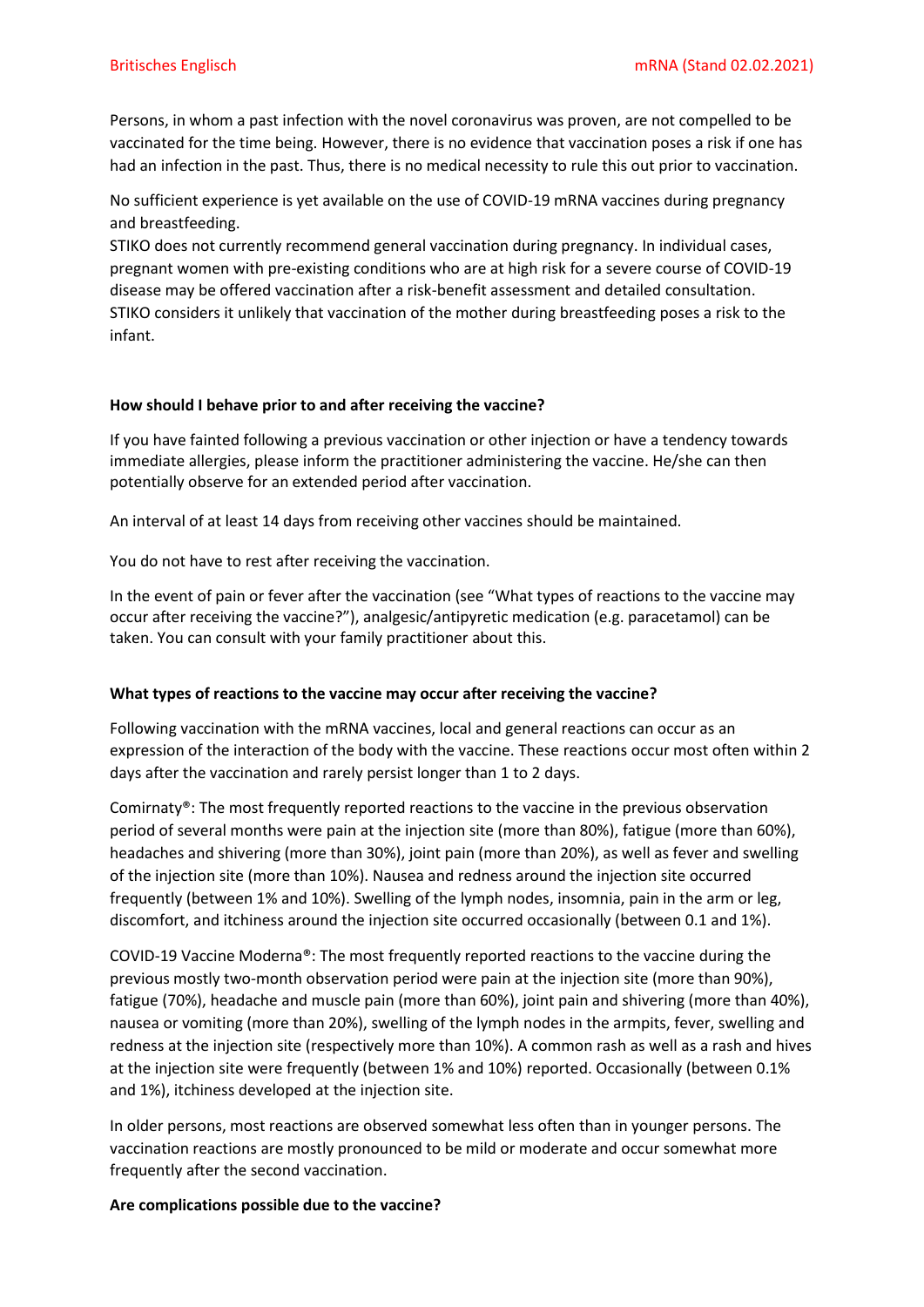Vaccine-related complications are consequences of the vaccine exceeding the normal extent of a vaccine reaction, which significantly impact the health of the vaccinated person.

During the extensive clinical trials prior to approval, 4 cases (between 0.1% to 0.01%) of acute facial paralysis were observed after administering Comirnaty®, which subsided after a few weeks in all the cases. Such facial paralyses may be causally related to the vaccination.

During the extensive clinical trials prior to approval, 3 cases of acute facial paralysis were observed after administering COVID-19 Vaccine Moderna®; 1 case occurred in the control group of unvaccinated persons. In all cases, the facial paralysis subsided after a few weeks. Further studies are being conducted to determine if there is a causal connection between such facial paralyses and the vaccine. In very rare cases, hypersensitivity reactions (2 cases of facial swelling) were observed.

Since introducing the vaccine, hypersensitivity reactions have been reported in very rare cases. These occurred shortly after administering the vaccine and required medical treatment. As with all vaccines, in very rare cases an immediate allergic reaction up to and including shock or other previously unknown complications cannot be categorically precluded.

If symptoms occur following a vaccination, which exceed the aforementioned quickly passing local and general reactions, your family practitioner is naturally available for consultation. In the event of severe impacts, please seek immediate medical attention.

There is also the option of reporting side effects yourself: [https://nebenwirkungen.bund.de](https://nebenwirkungen.bund.de/)

**In addition to this information sheet, your practitioner administering the vaccine will provide you with the opportunity to have a clarification discussion.** 

Annotations:

Signature of the practitioner Signature of the person to receive the vaccine (or the legal representative)

The Paul Ehrlich Institute (PEI) is conducting a survey about the tolerability of the vaccines for protecting against the novel coronavirus (SARS-CoV-2) by means of the SafeVac 2.0 smart phone app. The survey is voluntary.

**\_\_\_\_\_\_\_\_\_\_\_\_\_\_\_\_\_\_\_\_\_\_\_\_\_\_\_\_\_\_\_ \_\_\_\_\_\_\_\_\_\_\_\_\_\_\_\_\_\_\_\_\_\_\_\_\_\_\_\_\_\_\_\_\_\_\_\_\_**





Google Play App Store App Store Apple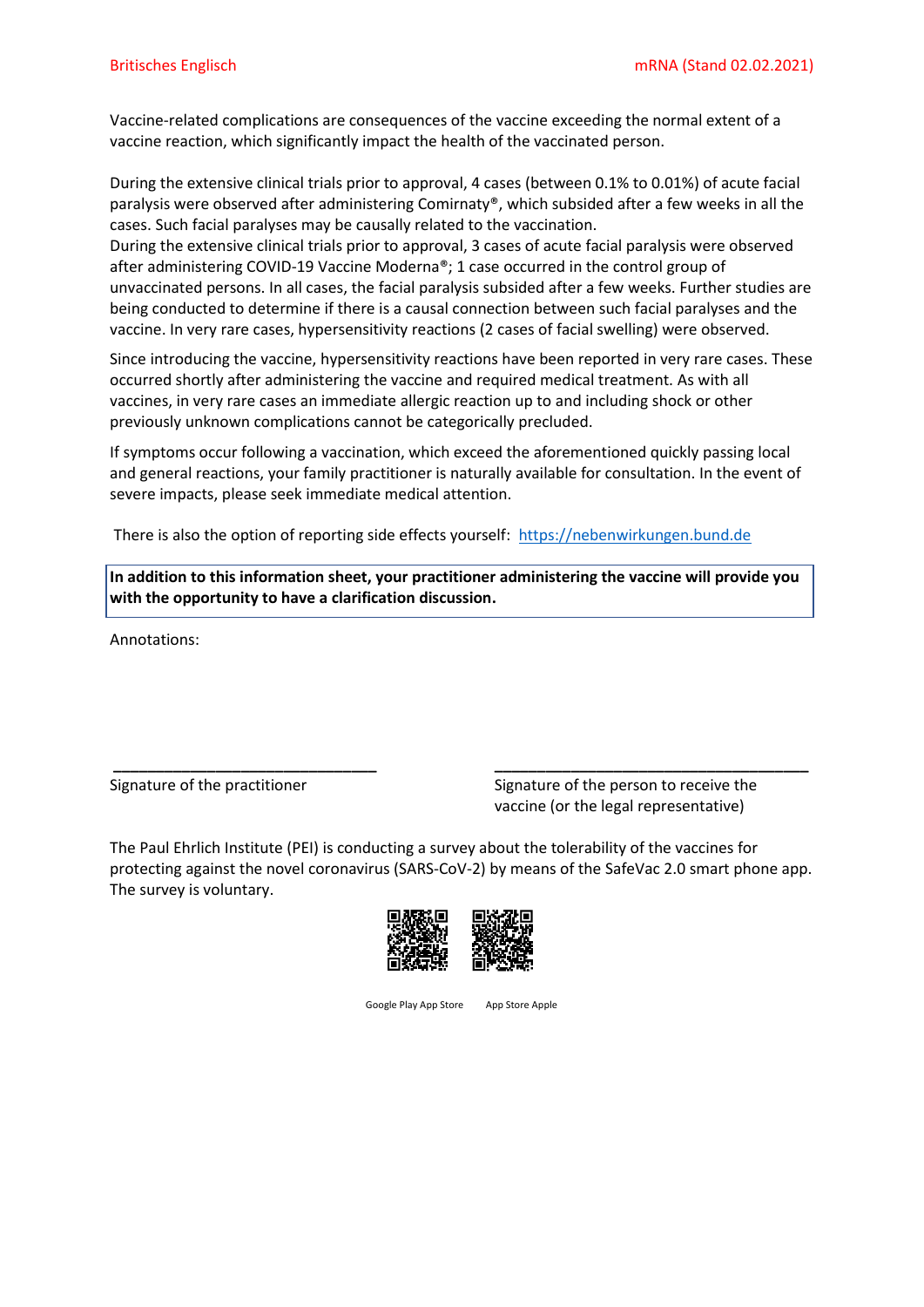# You can find additional information about COVID-19 and about the COVID-19 vaccine at

www.corona-schutzimpfung.de

www.infektionsschutz.de www.rki.de/covid-19-impfen

www.pei.de/coronavirus

Edition 1 Version 003 (as of 11 January 2021)

This information sheet was prepared by Deutsches Grünes Kreuz e.V., Marburg in cooperation with the Robert Koch Institute, Berlin and is copyright protected. It may only be reproduced and passed on for non-commercial use within the scope of its purpose. Any editing or modification is prohibited.



in Kooperation mit

ROBERT KOCH INSTITUT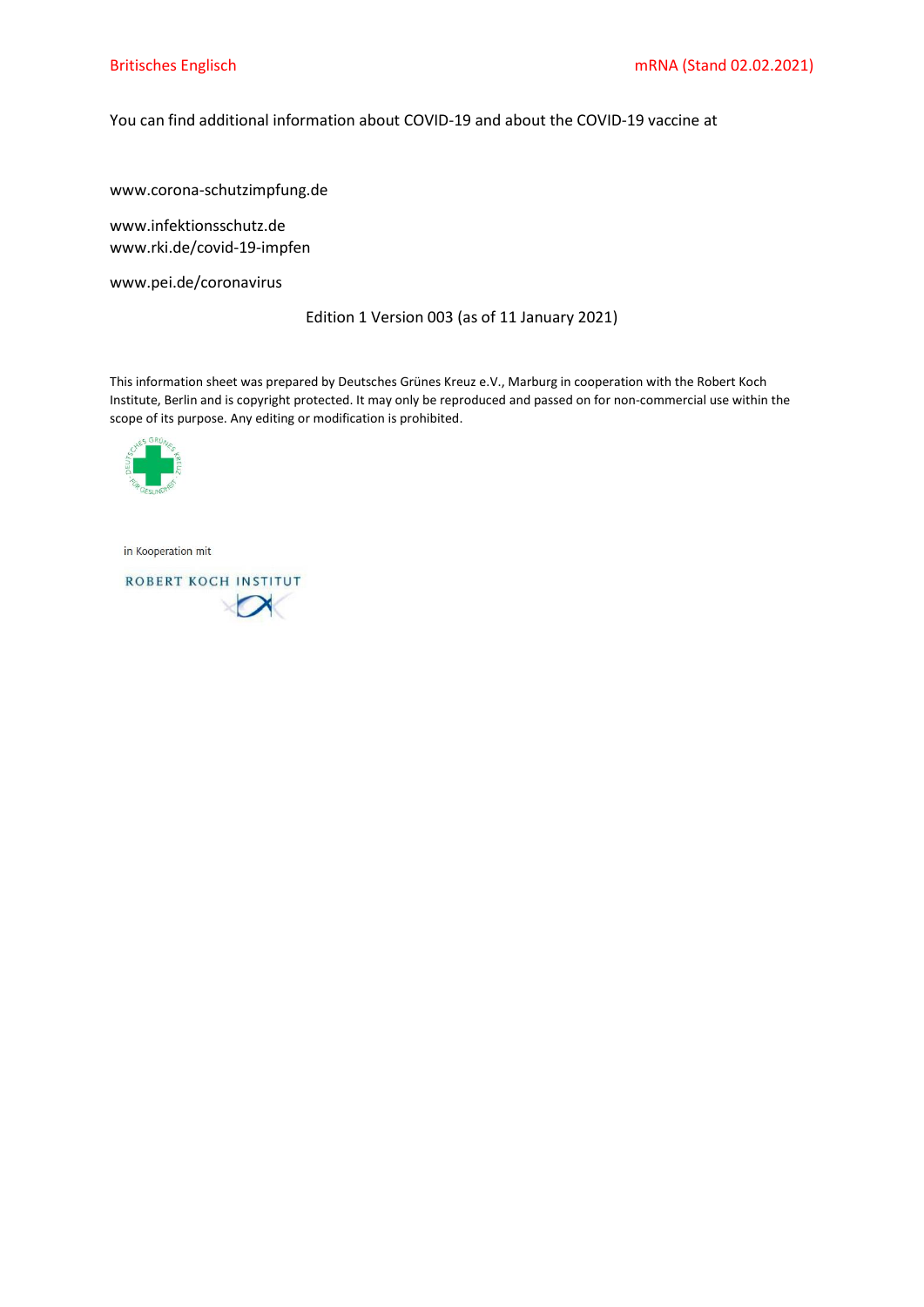Medical history for preventive vaccination against COVID-19 (Coronavirus Disease 2019) – with mRNA vaccine

| 1. Do you <sup>1</sup> currently have an acute illness with fever?<br>0 Yes<br>0 <sub>No</sub><br>2. In the event you <sup>1</sup> have already received the 1st COVID-19 vaccine dose: Did you <sup>1</sup><br>develop an allergic reaction thereafter?<br>0 No<br>0 Yes<br>3. Do you <sup>1</sup> suffer from chronic diseases or immunodeficiency (e.g. due to chemotherapy,<br>immunosuppressive therapy or other medications)?<br>0 Yes<br>0 No<br>If yes, which<br>4. Do you <sup>1</sup> suffer from a coagulation disorder or do you take blood-thinning medication?<br>0 Yes<br>0 No<br>5. Do you <sup>1</sup> have any known allergies?<br>0 Yes<br>0 No<br>If yes, which<br>6. Did you <sup>1</sup> experience any allergic symptoms, high fever, fainting spells or other uncommon<br>reactions following a previous different vaccination?<br>0 Yes<br>0 No<br>If yes, which<br>7. For women of a childbearing age: Are you currently pregnant or nursing <sup>1</sup> ?<br>0 Yes<br>0 No<br>8. Have you <sup>1</sup> been vaccinated within the last 14 days?<br>0 Yes<br>0 No<br>9. Have you <sup>1</sup> already received a vaccination against COVID-19?<br>0 Yes<br>0 No<br>If yes, when and with which vaccine: Date:<br>Vaccine:<br>(Please bring your vaccination card or other proof of vaccination to your vaccination |               |  |
|-----------------------------------------------------------------------------------------------------------------------------------------------------------------------------------------------------------------------------------------------------------------------------------------------------------------------------------------------------------------------------------------------------------------------------------------------------------------------------------------------------------------------------------------------------------------------------------------------------------------------------------------------------------------------------------------------------------------------------------------------------------------------------------------------------------------------------------------------------------------------------------------------------------------------------------------------------------------------------------------------------------------------------------------------------------------------------------------------------------------------------------------------------------------------------------------------------------------------------------------------------------------------------------------------------------------------------------------------|---------------|--|
|                                                                                                                                                                                                                                                                                                                                                                                                                                                                                                                                                                                                                                                                                                                                                                                                                                                                                                                                                                                                                                                                                                                                                                                                                                                                                                                                               |               |  |
|                                                                                                                                                                                                                                                                                                                                                                                                                                                                                                                                                                                                                                                                                                                                                                                                                                                                                                                                                                                                                                                                                                                                                                                                                                                                                                                                               |               |  |
|                                                                                                                                                                                                                                                                                                                                                                                                                                                                                                                                                                                                                                                                                                                                                                                                                                                                                                                                                                                                                                                                                                                                                                                                                                                                                                                                               |               |  |
|                                                                                                                                                                                                                                                                                                                                                                                                                                                                                                                                                                                                                                                                                                                                                                                                                                                                                                                                                                                                                                                                                                                                                                                                                                                                                                                                               |               |  |
|                                                                                                                                                                                                                                                                                                                                                                                                                                                                                                                                                                                                                                                                                                                                                                                                                                                                                                                                                                                                                                                                                                                                                                                                                                                                                                                                               |               |  |
|                                                                                                                                                                                                                                                                                                                                                                                                                                                                                                                                                                                                                                                                                                                                                                                                                                                                                                                                                                                                                                                                                                                                                                                                                                                                                                                                               |               |  |
|                                                                                                                                                                                                                                                                                                                                                                                                                                                                                                                                                                                                                                                                                                                                                                                                                                                                                                                                                                                                                                                                                                                                                                                                                                                                                                                                               |               |  |
|                                                                                                                                                                                                                                                                                                                                                                                                                                                                                                                                                                                                                                                                                                                                                                                                                                                                                                                                                                                                                                                                                                                                                                                                                                                                                                                                               |               |  |
|                                                                                                                                                                                                                                                                                                                                                                                                                                                                                                                                                                                                                                                                                                                                                                                                                                                                                                                                                                                                                                                                                                                                                                                                                                                                                                                                               |               |  |
|                                                                                                                                                                                                                                                                                                                                                                                                                                                                                                                                                                                                                                                                                                                                                                                                                                                                                                                                                                                                                                                                                                                                                                                                                                                                                                                                               |               |  |
|                                                                                                                                                                                                                                                                                                                                                                                                                                                                                                                                                                                                                                                                                                                                                                                                                                                                                                                                                                                                                                                                                                                                                                                                                                                                                                                                               |               |  |
|                                                                                                                                                                                                                                                                                                                                                                                                                                                                                                                                                                                                                                                                                                                                                                                                                                                                                                                                                                                                                                                                                                                                                                                                                                                                                                                                               |               |  |
|                                                                                                                                                                                                                                                                                                                                                                                                                                                                                                                                                                                                                                                                                                                                                                                                                                                                                                                                                                                                                                                                                                                                                                                                                                                                                                                                               |               |  |
|                                                                                                                                                                                                                                                                                                                                                                                                                                                                                                                                                                                                                                                                                                                                                                                                                                                                                                                                                                                                                                                                                                                                                                                                                                                                                                                                               |               |  |
|                                                                                                                                                                                                                                                                                                                                                                                                                                                                                                                                                                                                                                                                                                                                                                                                                                                                                                                                                                                                                                                                                                                                                                                                                                                                                                                                               |               |  |
|                                                                                                                                                                                                                                                                                                                                                                                                                                                                                                                                                                                                                                                                                                                                                                                                                                                                                                                                                                                                                                                                                                                                                                                                                                                                                                                                               |               |  |
|                                                                                                                                                                                                                                                                                                                                                                                                                                                                                                                                                                                                                                                                                                                                                                                                                                                                                                                                                                                                                                                                                                                                                                                                                                                                                                                                               |               |  |
|                                                                                                                                                                                                                                                                                                                                                                                                                                                                                                                                                                                                                                                                                                                                                                                                                                                                                                                                                                                                                                                                                                                                                                                                                                                                                                                                               |               |  |
|                                                                                                                                                                                                                                                                                                                                                                                                                                                                                                                                                                                                                                                                                                                                                                                                                                                                                                                                                                                                                                                                                                                                                                                                                                                                                                                                               |               |  |
|                                                                                                                                                                                                                                                                                                                                                                                                                                                                                                                                                                                                                                                                                                                                                                                                                                                                                                                                                                                                                                                                                                                                                                                                                                                                                                                                               |               |  |
|                                                                                                                                                                                                                                                                                                                                                                                                                                                                                                                                                                                                                                                                                                                                                                                                                                                                                                                                                                                                                                                                                                                                                                                                                                                                                                                                               |               |  |
|                                                                                                                                                                                                                                                                                                                                                                                                                                                                                                                                                                                                                                                                                                                                                                                                                                                                                                                                                                                                                                                                                                                                                                                                                                                                                                                                               | appointment.) |  |

**<sup>1</sup>** This will potentially be answered by the legal representative.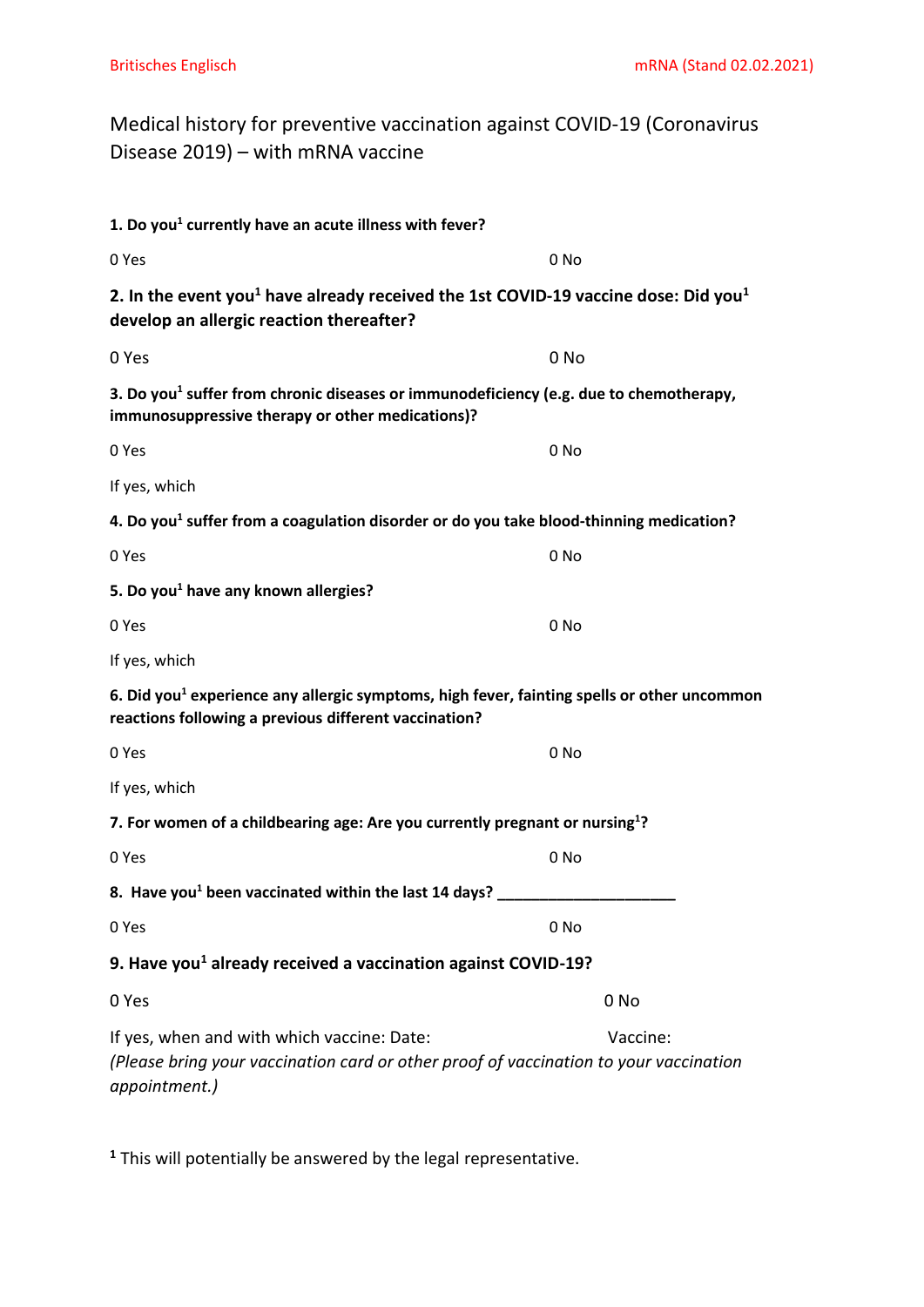# Declaration of Consent for preventive vaccination against COVID-19 (Coronavirus Disease 2019) – with mRNA vaccine

Name of the person to be vaccinated (surname, first name):

Date of birth: Address:

If the person to be vaccinated is not competent to provide consent, consent to vaccination or refusal of vaccination will be given by the legal representative. In such a case, please also provide the name and contact details of the legal representative:

Surname, first name: Telephone no.: E-mail:

I have taken note of the contents of the information sheet and had the opportunity to have a detailed discussion with my practitioner administering the vaccine.

- o I have no further questions.
- o I consent to the recommended vaccine against COVID-19 with mRNA vaccine.
- o I refuse the vaccine.
- o I expressly renounce the medical clarification discussion.

Annotations:

Place, date:

Signature of the person to receive the vaccine Signature of the practitioner or if the person to be vaccinated is not competent to provide consent: Signature of the legal representative (custodian,